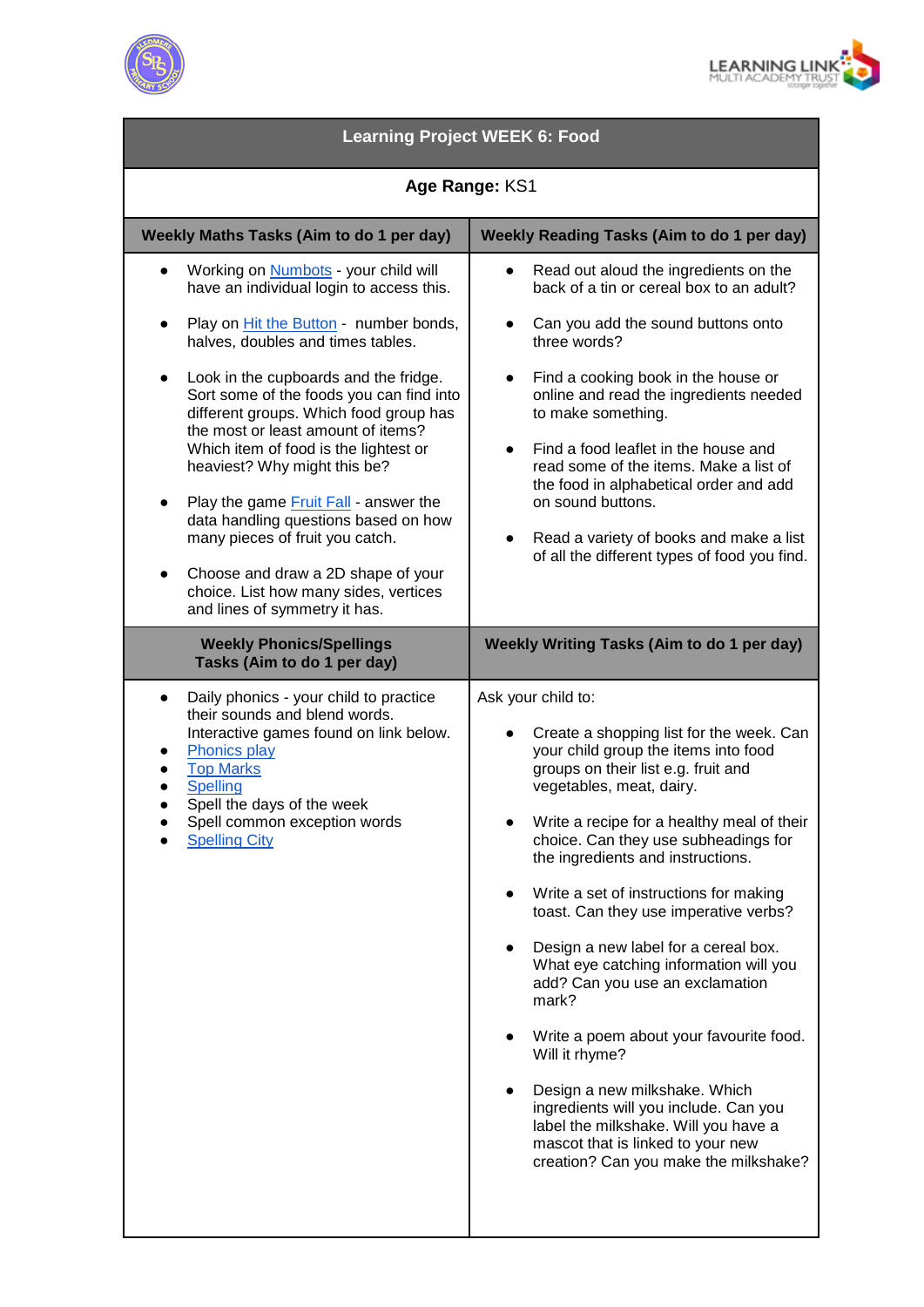## **Learning Project - to be done throughout the week: Food**

## **Food**

**The project this week aims to provide opportunities for your child to learn more food. Learning may focus on where different foods originate from, what makes a healthy meal, opportunities to cook etc .**

**Balanced diet:** Show your child this [video](https://www.bbc.co.uk/bitesize/topics/zv4cwmn/resources/1) about how to have a balanced diet.

Play these [games](http://resources.hwb.wales.gov.uk/VTC/healthy_eating/eng/Introduction/default.htm) about healthy eating. What do we have today? Look in the kitchen to see if you can create an A-Z list of foods.

**Fruit and vegetables** - Draw pictures of fruit and vegetables in your house. Label the fruit and vegetables and place in alphabetical order.



**Sorting activity:** Collect food from the kitchen and sort into healthy and unhealthy foods.

**Design a poste**r - think about the foods you like to eat and food that you need to eat to keep you healthy. Create a poster that you can put in the kitchen or in the school hall. Will you be able to use any food wrappers or make your poster interactive?

**Healthy lunchbox:** can you play this [game](http://archive.foodafactoflife.org.uk/Activity.aspx?siteId=14§ionId=61&contentId=56) and make a healthy lunchbox?

**Traditional food:** Many cultures have various dishes of food to celebrate their festivals. Find out about a festival and compare it to a different festival. What are the similarities? What are the differences? How is the food prepared? Do you have any traditional food you enjoy with your family?

**Restaurant:** Can you plan a menu? Think about what you would like to have on your menu. Can you design a menu for a vegetarian? Can you design a menu for a vegan? Will you have options on your menu for people who have allergies?

Look around the house for any leaflets or take away menus. What price is the food? Can you do any meal deals?

**Designing a school menu.** Can you design a new school menu? What could you add? What would you keep the same? Will it be a healthy school menu? Can you find pictures or draw pictures to add to your menu? Plan out your menu and remember to include prices. Will you have a different menu everyday?



**Cooking:** find a few recipes and check if you have the ingredients at home and cook a meal for your family. Think about a starter, main and dessert. Can you cook as a family? Who will do the measuring?

**Fruit survey**: ask in your family the different fruits they like to eat. Collect the information and add it to your tally chart. Can you represent this information in a particular way?

**Fruit and vegetables printing:** Look at the [work](https://www.bbc.co.uk/programmes/p01d6gw2) of the artist: Lynn Flavell. How does she represent fruit and vegetables? Can you create a piece of artwork in the style of Lynn Flavell.